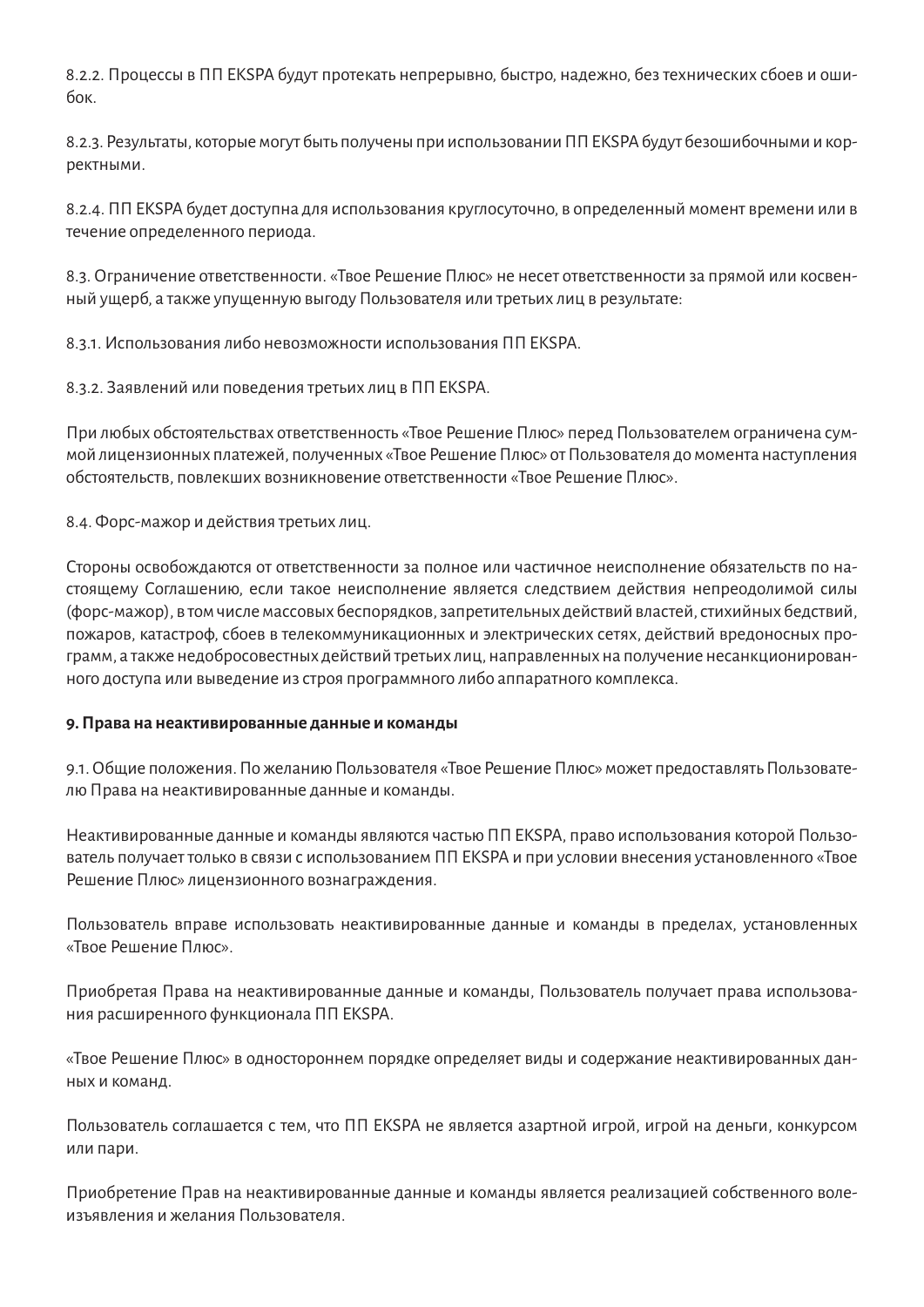9.2. Срок использования неактивированных данных и команд.

Права на неактивированные данные и команды считаются предоставленными Пользователю с момента появления уПользователя в Аккаунте возможности осуществления указанных прав.

Права на неактивированные данные и команды предоставляется Пользователю на срок действия настоящего Соглашения, если иное не установлено Соглашением или иными Ключевыми документами, либо не вытекает из характера самих неактивированных данных и команд.

Срок использования премиум аккаунта, являющегося частью ПП EKSPA, исчисляется с момента создания записи о нем в Аккаунте и действует до истечения установленного «GCEY» срока действия премиум аккаунта.

9.3. Размер платы.

Размер платы (лицензионного вознаграждения за Права на неактивированные данные и команды, если такое специально и заранее оговорено) определяется «СС $\mathbb{R}^N$ » в одностороннем порядке и указывается в Премиум магазине либо в иной форме, в частности на интернет-страницах операторов пла-тежных методов.

В определенных случаях оператором платежного метода может взиматься комиссия сверх установленной «С**ÇȚ**» платы.

Пользователь понимает и настоящим соглашается с тем, что при совершении платежа посредством некоторых платежных методов итоговая сумма платы за Права на неактивированные данные и команды может отличаться от размера лицензионного вознаграждения, установленного «С $\mathbb{G}\hspace{-1.4mm}\to$ ».

Размер платы, указываемый «ССЕ» в Премиум магазине либо на иных ресурсах, может быть выражен в двух и более валютах. Пользователь понимает и настоящим соглашается с тем, что при оплате посредством отдельных платежных методов оператором таких методов может применяться курс обмена валюты, отличный от того, который используется «ССЕ». Как следствие, выставленная Пользователю к оплате сумма может быть отличной от суммы, указанной «G**C);**».

ПредоставлениеПользователюПрав на неактивированные данные и команды осуществляется только при условии совершения Пользователем соответствующего платежа в полном объеме.

При этом до получения подтверждения об оплате в полном объеме « В праве не предоставлять Пользователю Права на неактивированные данные и команды, либо предоставлять их в ограниченном объеме.

Размер лицензионного вознаграждения может быть изменен «Экспа Софтвар» в одностороннем по-рядке в любое время без предварительного уведомленияПользователя.

```
9.4. Порядок и способы оплаты. Платежи осуществляются Пользователем путем перечисления денежных
средств в пользу «СС
                  5'˜••}"» через поддерживаемые «GŒ"'}-
5'˜••}"» платежные методы.
```
Перечень доступных платежных методов определяется «СС в одностороннем порядке и указывается в Премиум магазине либо в ином порядке.

При осуществлении платежей Пользователь обязуется следовать инструкциям соответствующих платежных методов и установленным «С**Œ**» правилам оплаты.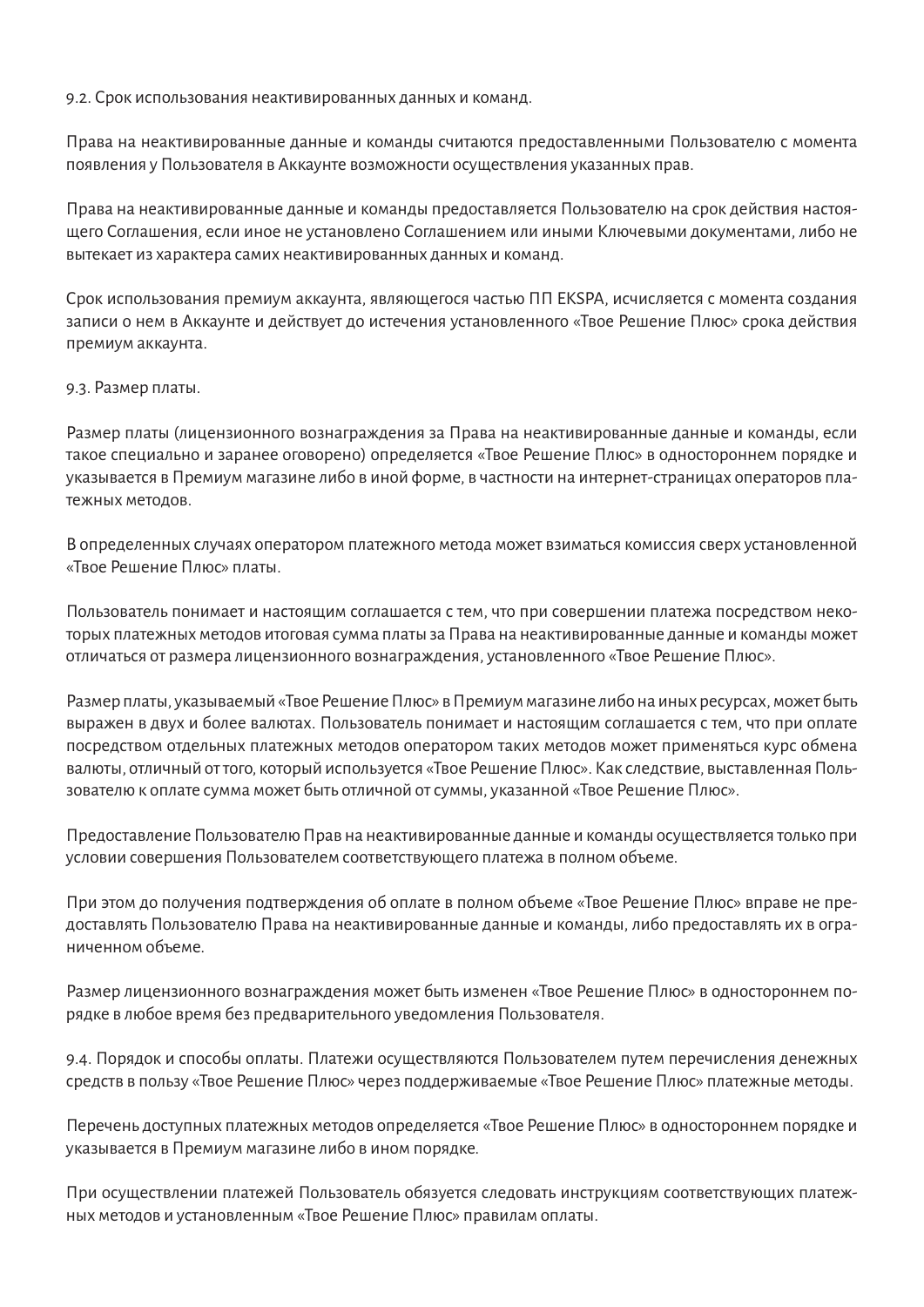Права на неактивированные данные и команды, предоставляются Пользователю исключительно при условии правильного исполнения им платежных инструкций и соблюдения правил оплаты.

«Экспа Софтвар» не несет ответственности за отклонение платежа Пользователя по решению опера-тора платежного метода или в результате ошибки оператора.

Пользователь обязуется указывать достоверные данные присовершенииплатежей. Пользователь самостоятельно несет все риски возникновения негативных последствий, связанных с указанием некорректных данных при осуществлении платежа.

В случае если при совершении оплаты в силу технической ошибки Пользователю будут предоставлены Права на неактивированные данные и команды в объеме, не соответствующем уплаченным денежным средствам, Пользователь обязан незамедлительно сообщить об этом «Экспа Софтвар».

В таком случае «Экспа Софтвар» приложит все необходимые усилия к тому, чтобы предоставить ПользователюПрава на неактивированные данные и команды в объеме, оплаченномПользователем. 9.5. Платежные методы. По вопросам правил и порядка использования платежных методов Пользователю необходимо обращаться напрямуюк операторам выбранных им платежных методов.

«Экспа Софтвар» может, по своему усмотрениюи при наличии такой возможности, проконсультиро-вать Пользователя по вопросам, связанным с использованием тех или иных методов оплаты.

Однако Пользователь настоящим понимает и соглашается с тем, что в большинстве случаев «Экспа Софтвар» не имеет возможности предоставить Пользователю исчерпывающие разъяснения в части использо-вания платежных методов.

По вопросам возврата денежных средств, уплаченных Пользователем ошибочно либо с нарушением правил платежных методов или законодательства, Пользователю необходимо обращаться напрямую к операторам соответствующих платежных методов.

9.6. Последствия неправомерных действий при совершении платежа.

Пользователь настоящим подтверждает, что он имеет право использовать выбранные им платежные методы, не нарушая при этом права третьих лиц и законодательство страны, на территории которой используетсяПП EKSPA или совершается платеж.

Пользователь обязуется компенсировать «Экспа Софтвар», другим пользователям и иным третьим ли-цам все убытки, возникшие у них в связи с неправомерным поведением Пользователя, в том числе использованием для оплаты не принадлежащих ему денежных средств.

Если иное не предусмотрено настоящим Соглашением или применимым законодательством, «Твое Решение Плюс» оставляет за собой право в одностороннем порядке по любым причинам приостановить или полностью прекратить действие настоящего Соглашения, в том числе если у «Экспа Софтвар» есть основание подозревать Пользователя в совершении неправомерных действий, связанных с выплатой ли-цензионного вознаграждения.

При этом «Экспа Софтвар» не обязан выплачивать такому Пользователю какие-либо компенсации, включая возмещение потраченных денежных средств, если иное не предусмотрено настоящим Соглашением или применимым законодательством.

В случае если «Экспа Софтвар» имеет основания полагать, что Пользователь совершает неправомер-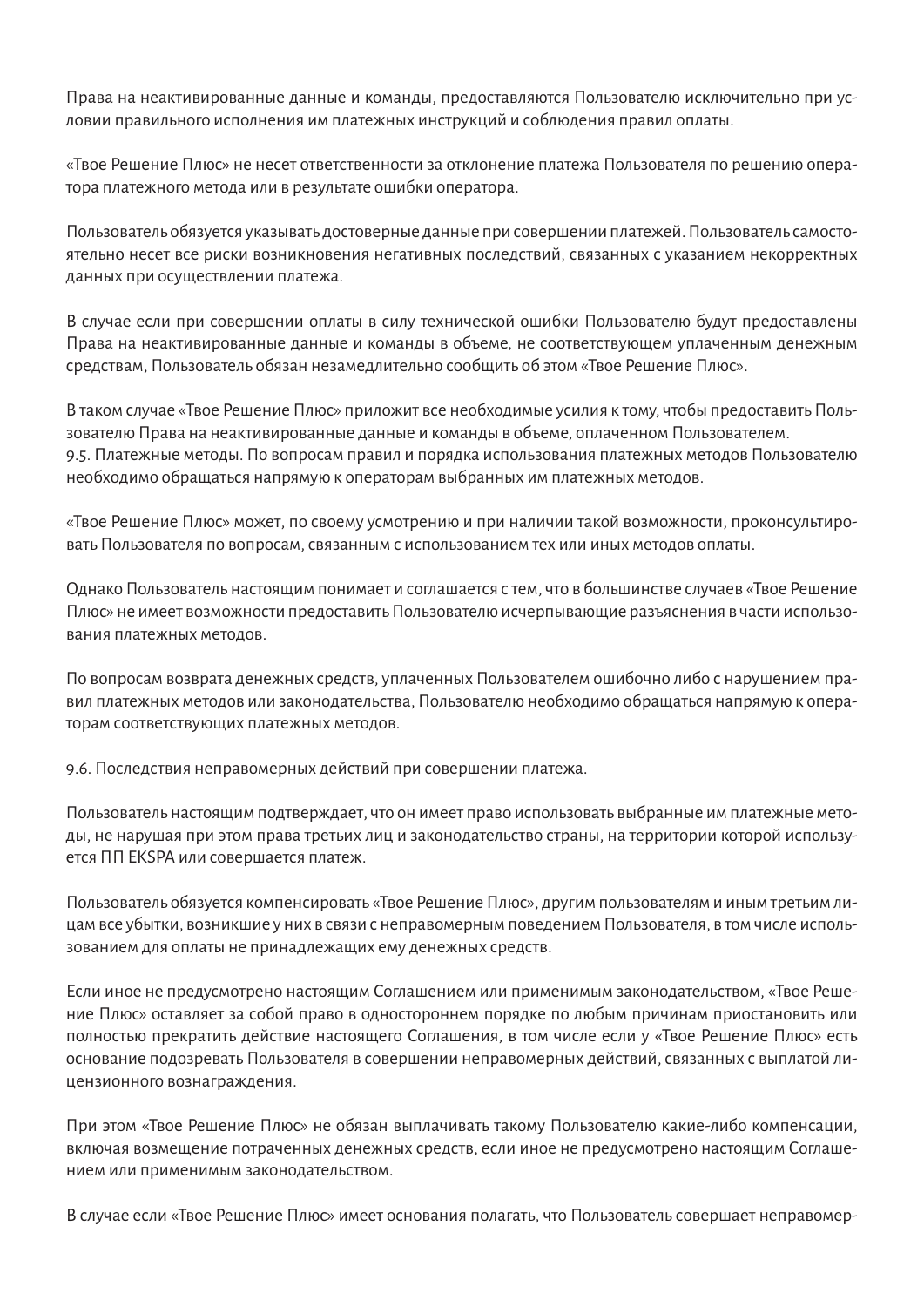ные действия, связанные с выплатой лицензионного вознаграждения, «Экспа Софтвар» имеет право передать соответствующую информацию в правоохранительные органы для проведения проверки.

9.7. Недопустимость приобретения прав у третьих лиц. Права использования ПП EKSPA и Права на неакти-вированные данные и команды могут быть предоставлены только компанией «Экспа Софтвар», в свя-зи с чем никакие предложения третьих лиц (кроме лиц, уполномоченных «Экспа Софтвар») о представлении прав использования ПП ЕКЅРА или Прав на неактивированные данные и команды не должны расцениваться Пользователем как предложения, исходящие от «Экспа Софтвар».

Пользователь обязан незамедлительно уведомлять «Экспа Софтвар» об известных ему случаях предоставления прав использования ПП EKSPA или Прав на неактивированные данные и команды либо получе-ния связанных с этим предложений от лиц, не уполномоченных «Экспа Софтвар».

Если Пользователь в нарушение настоящего Соглашения произвел оплату лицам, не уполномоченным «Экспа Софтвар», претензии Пользователя не принимаются.

«Экспа Софтвар» не компенсирует денежные средства, потраченные Пользователем при таких обстоятельствах, а также не предоставляет Права на неактивированные данные и команды.

В случае, если «Экспа Софтвар» будет установлено, что Пользователь получает Права на неактивированные данные и команды от третьих лиц, не уполномоченных «Экспа Софтвар», «Экспа Софтвар» вправе по своему усмотрению приостановить, ограничить либо прекратить настоящее Соглашение.

Получение Пользователем Прав на неактивированные данные и команды у лиц, не уполномоченных «Экспа Софтвар», не освобождает Пользователя от обязанности соблюдения настоящего Соглашения и Ключевых документов. «Экспа Софтвар» также сохраняет право применять любые меры, указанные в настоящем Соглашении и Ключевых документах. Возмещение оплаты, сделанной Пользователем, в таких случаях не производится.

9.8. Отслеживание состояния Аккаунта.

Пользователь обязан самостоятельно отслеживать состояние созданного им Аккаунта, в частности в отношении корректного отображения неактивированных данных и команд. Права на которые были приобретены Пользователем.

9.9. Прекращение права использования.

Пользователь понимает и настоящим соглашается с тем, что Права на неактивированные данные и команды предоставляются до момента использования по назначению; истечения срока предоставления Прав на неактивированные данные и команды; приостановления или прекращения предоставления прав исполь-зования ПП EKSPA в соответствии с Соглашением или по иным причинам.

Прекращение Прав на неактивированные данные и команды не дает Пользователю основания требовать от «Экспа Софтвар» возмещения лицензионного вознаграждения за Права на неактивированные данные и команды, за исключением случаев, предусмотренных настоящим Соглашением и применимым законодательством.

Если в результате технической ошибки, сбоя или действий Пользователя им были получены Права на неактивированные данные и команды без оплаты, Пользователь обязуется сообщить об этом «Экспа Софтвар» и выплатить причитающееся «Экспа Софтвар» лицензионное вознаграждение, если Пользователь начал их использование.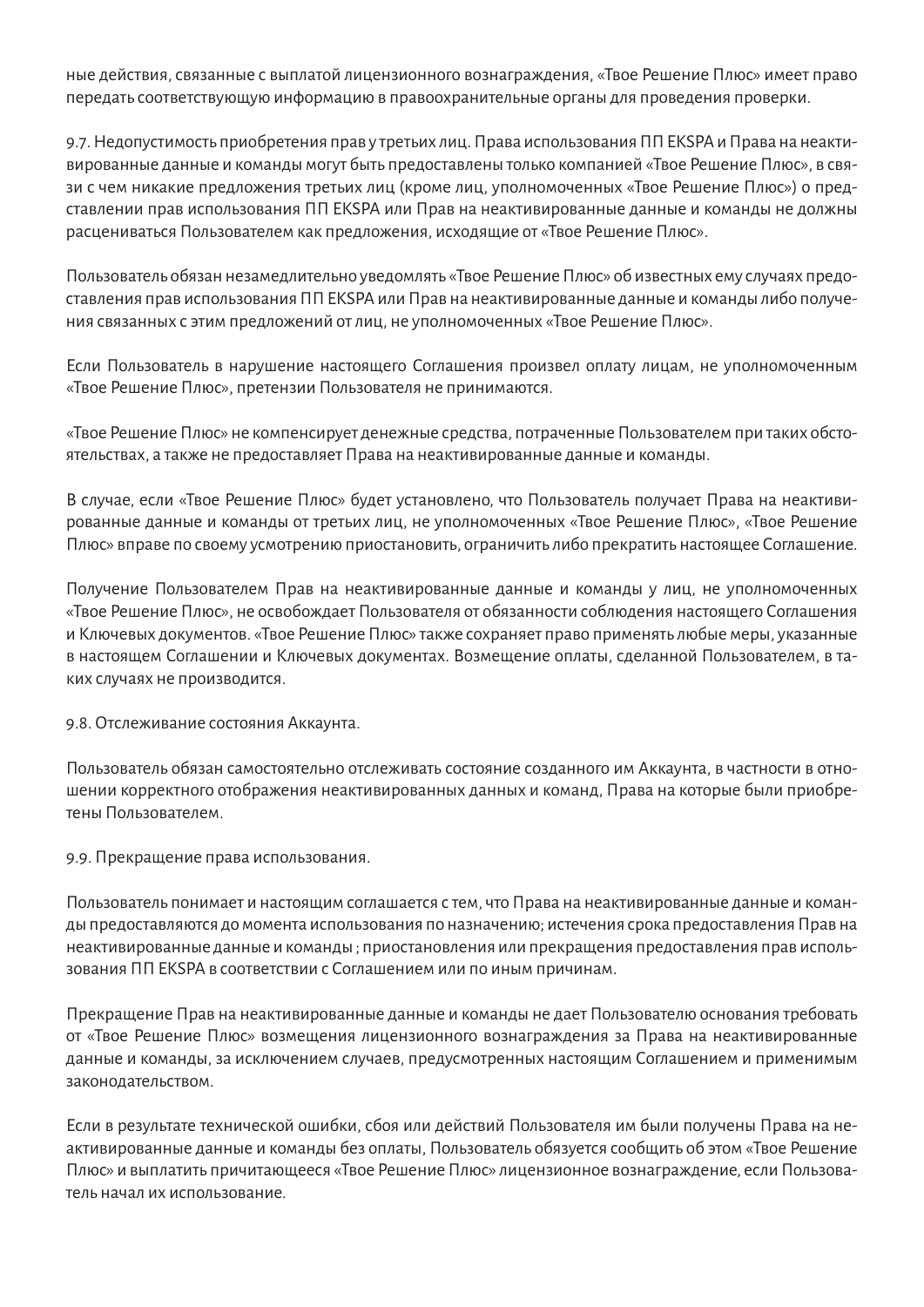«Экспа Софтвар» вправе самостоятельно, без уведомления Пользователя и без какой-либо компенса-ции устранить последствия, в том числе прекратить предоставление Прав на неактивированные данные и команды путемудаления соответствующих неактивированных данных и команд с Аккаунта.

9.10. Обмен. «Экспа Софтвар» не осуществляет обмен Прав на неактивированные данные и команды и элементы ПП EKSPA на другие Права на неактивированные данные и команды, элементы ПП EKSPA, наличные или безналичные деньги, если иное прямо не разрешено Соглашением.

9.11. Возмещение расходов. «Экспа Софтвар» не возмещает Пользователю расходы, связанные с совершением платежей, за исключением случаев, прямо предусмотренных настоящим Соглашением или применимым законодательством.

9.12. Подарки. В том случае, если такая возможность предусмотрена «Экспа Софтвар», Пользователь вправе делать подарки другим пользователямПП EKSPA.

Правила дарения подарков предусмотрены в Ключевых документах и обязательны для соблюдения.

## **10. Права интеллектуальной собственности**

10.1. Исключительное право в отношении ПП EKSPA. Исходный и объектный код (включая активированные и неактивированные данные и команды), пользовательский интерфейс, графические изображения, фотографии, анимации, видеоизображения, видеоклипы, звуковые записи, звуковые эффекты, музыка, текстовое наполнение и содержание ПП EKSPA, также любые другие элементы ПП EKSPA являются или содержат объекты интеллектуальной собственности, исключительное право на которые принадлежит их законным правообладателям.

Пользователь соглашается с тем, что любая часть и любой элементПП EKSPA, ее активированные и неактивированные данные и команды, являются составной частью ПП EKSPA и охраняются законом.

Несмотря на то, что Пользователюпредоставляются права использования ПП EKSPA, само по себе использование ПП EKSPA не может быть расценено как передача или уступка исключительного права в отношении ПП EKSPA, ее частей и элементов, в том числе неактивированных данных и команд, от «Экспа Софтвар» кПользователю.

Пользователь также понимает и соглашается, что все исключительные права на локализованную (переведенную на соответствующий язык) ПП EKSPA принадлежат законным правообладателям.

10.2. Исключительное право Пользователя. Авторские права на материалы, размещённые Пользователем в ПП EKSPA, принадлежат создавшему их Пользователю или иным законным правообладателям (далее – «Материалы»).

## 10.3. Лицензия на Материалы.

Интеллектуальные права на безвозмездное использование Материалов, являющихся объектами интеллектуальной собственности, переходят к «Экспа Софтвар» в форме неисключительной лицензии на территории всех государств мира с момента размещения (публикации) Пользователем этих Материалов в ПП EKSPA без встречного обязательства по выплате авторского или иного вознаграждения и без огра-ничения по максимально допустимому сроку и территории использования. Интеллектуальные права на использование Материалов по настоящему пункту включают право беспрепятственно использовать их любым способом и в любой стране мира, в том числе обнародовать, распространять, модифицировать, адаптировать, иным образом перерабатывать, издавать, создавать производные без обязательства упоми-нания имени автора или иных встречных обязательств. Пользователь также обязуется обеспечить право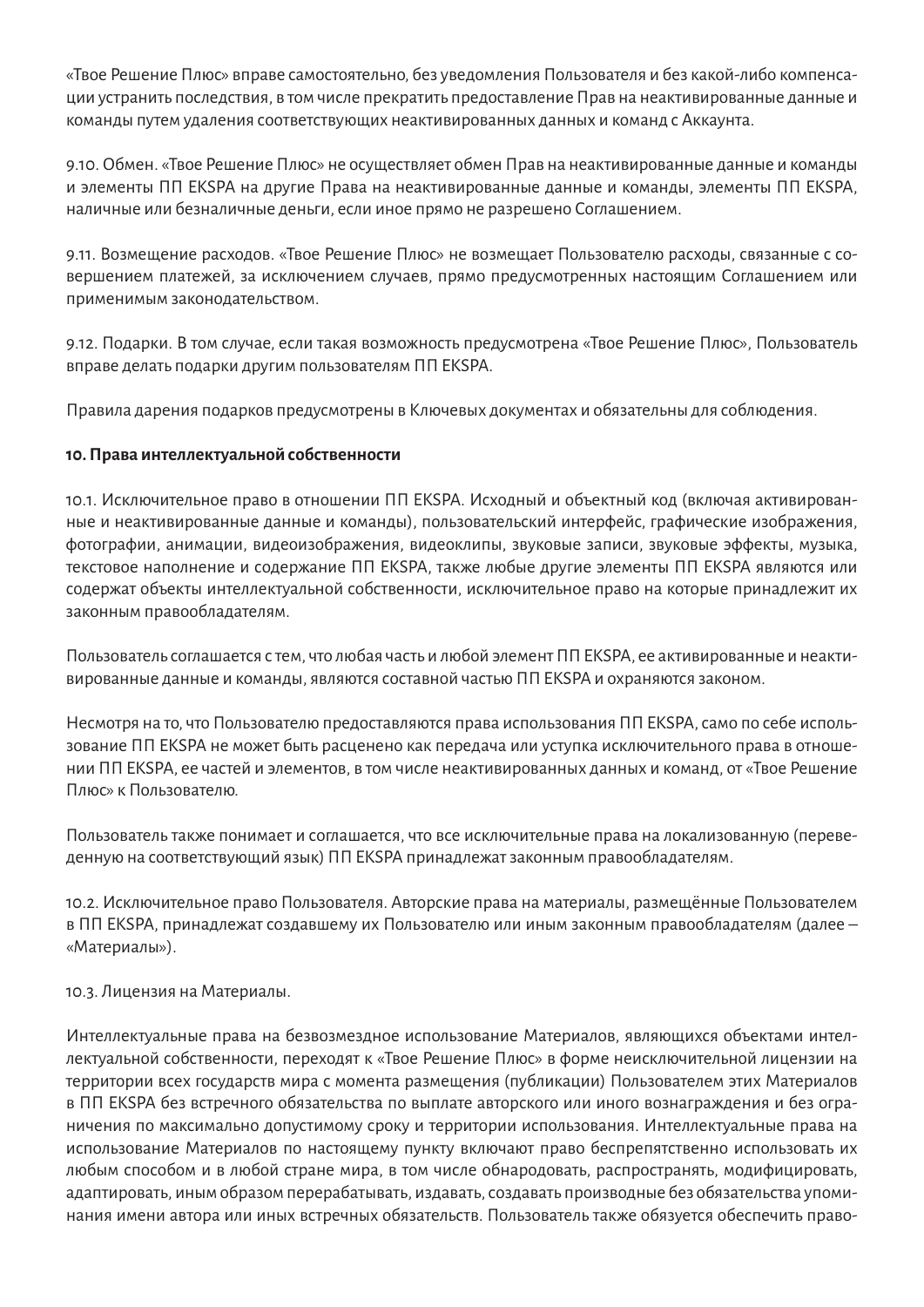вые основания для наделения «Экспа Софтвар» правами интеллектуальной собственности на Материалы, размещаемые Пользователем в ПП EKSPA и принадлежащие иным правообладателям.

10.4. Товарные знаки. Право на товарный знак «EKSPA» принадлежитООО «Экспа Софтвар». Товар-ные знаки третьих лиц, упомянутые вПП EKSPA, принадлежат их законным правообладателям.

## **11. Срок действия, изменение и расторжение Соглашения.**

11.1. Срок действия Соглашения. Настоящее Соглашение вступает в силу в момент принятия его условий Пользователем и действует в течение двенадцати (12) месяцев.

Действие настоящего Соглашения автоматически продлевается на каждые следующие шесть (6) месяцев, если оно не было расторгнуто по инициативе одной из Сторон путем направления в адрес другой Стороны письменного уведомления не менее чем за тридцать (30) календарных дней до истечения текущего срока действия Соглашения. В случае расторжения Соглашения в указанном порядке «Экспа Софтвар» не осуществляет возврат каких-либо денежных средств и не производит иных возмещений, в том числе убыт-ков любого рода.

11.2. Изменение Соглашения. Настоящее Соглашение может быть изменено «Экспа Софтвар» в одностороннем порядке.

Изменения вступают в силу с момента их публикации на сайте либо по истечении 10 календарных дней с момента их публикации, если это прямо указано «Экспа Софтвар».

Использование ПП EKSPA, либо авторизация в ПП EKSPA после вступления изменений в силу означает согласие Пользователя с такими изменениями.

Пользователь не освобождается от обязательств, предусмотренных настоящимСоглашениемс учетомвнесенных в него изменений, еслиПользователь не ознакомился с изменениями в Соглашение.

11.3. Несогласие Пользователя с изменениями Соглашения.

Пользователь не вправе использовать ПП EKSPA, если он не согласен с изменениями, внесенными в Соглашение.

ВэтомслучаеПользовательможет расторгнутьСоглашение в одностороннемпорядке в течение десяти (10) календарных дней после размещения публикации об изменениях в Соглашении на Сайте ПП EKSPA и/или направления уведомления по электронной почте.

В случае принятия решения о расторжении СоглашенияПользователь обязан направить «Экспа Софтвар» уведомление о расторжении Соглашения по электронной почте.

Если в течение указанного выше срока в десять (10) календарных дней Пользователь не изъявил желания расторгнуть настоящее Соглашение, Пользователь считается принявшим условия настоящего Соглашения с учетом внесенных в него изменений.

После получения отПользователя уведомления о расторжении «Экспа Софтвар» приостанавливает доступ Пользователя к Аккаунту.

При этом «Экспа Софтвар» не осуществляет возврат каких-либо денежных средств и не производит иных возмещений, в том числе убытков любого рода.